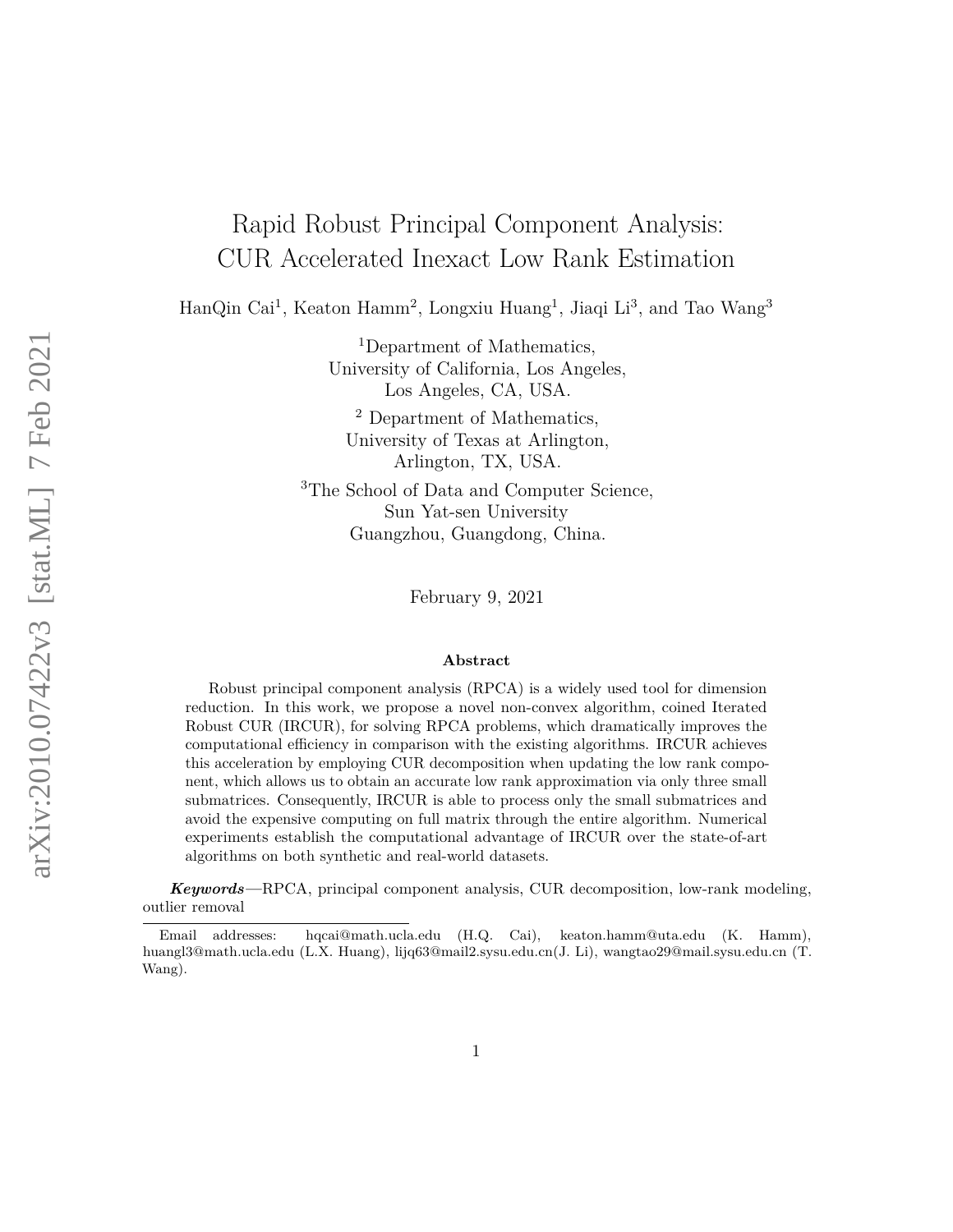## **1 Introduction**

Principal component analysis (PCA) is one of the fundamental tools for dimension reduction. A well-known drawback of the standard PCA approach, viz., singular value decomposition (SVD), is its high sensitivity to outliers. Robust PCA (RPCA) is designed to overcome this shortcoming and enhance the robustness of PCA to potentially corrupted data. RPCA has received a lot of attention in recent years and appears in a wide range of applications, e.g., image alignment and rectification  $[1, 2]$  $[1, 2]$  $[1, 2]$ , face recognition  $[3, 4]$  $[3, 4]$  $[3, 4]$ , feature identification  $[5, 6]$  $[5, 6]$  $[5, 6]$ , sparse graph clustering  $[7]$ . NMR spectroscopy signal recovery  $[8]^1$  $[8]^1$  $[8]^1$ , and video background subtraction [\[10,](#page-10-1) [11\]](#page-10-2).

We consider the following problem setting for RPCA: given a sparsely corrupted observational data matrix  $D \in \mathbb{R}^{n_1 \times n_2}$ , which is the sum of the underlying low rank matrix  $L$  and sparse outlier matrix *S*, our goal is to recover *L* and *S* simultaneously from  $D = L + S$ . Intuitively, RPCA can be modeled as a non-convex optimization problem:

<span id="page-1-0"></span>
$$
\begin{aligned}\n\min_{\mathbf{L}',\mathbf{S}'} &||\mathbf{D} - \mathbf{L}' - \mathbf{S}'||_F \\
\text{subject to } & \text{rank}(\mathbf{L}') \le r \quad \text{and} \quad ||\mathbf{S}'||_0 \le \alpha n^2\n\end{aligned} \tag{1}
$$

where *r* is the rank of the underlying low rank matrix, the symbol  $\|\cdot\|_0$  denotes the  $\ell_0$ -norm, and  $\alpha$ is the sparsity level of the underlying sparse outlier matrix; for ease of notation, we use  $n_1 = n_2 = n$ through the paper, but emphasize that all results can be easily extended to non-square matrices.

One can see that the RPCA model should handle outliers better than the standard PCA since outliers can be extracted as the sparse matrix  $S$ ; however, the solution of  $(1)$  may not be unique if the low rank component is also sparse, or vice versa [\[12\]](#page-10-3). To ensure the uniqueness of the solution, the following assumptions are commonly made for RPCA:

<span id="page-1-1"></span>**Assumption 1** ( $\mu$ -incoherence of *L*). Let  $\mathbf{L} = \mathbf{W} \Sigma \mathbf{V}^T$  be the compact SVD of **L**. There exists a *constant µ such that*

$$
\|\boldsymbol{W}\|_{2,\infty} \leq \sqrt{\frac{\mu r}{n}} \quad \text{and} \quad \|\boldsymbol{V}\|_{2,\infty} \leq \sqrt{\frac{\mu r}{n}}.
$$

<span id="page-1-2"></span>**Assumption 2** (*α*-sparsity of *S*)**.** *S has no more than αn non-zero entries in each of its rows and columns.*

Essentially, Assumption [1](#page-1-1) ensures the low rank component is not too sparse and Assumption [2](#page-1-2) ensures the sparse component is not locally dense. Note that some papers use random support assumptions for *S* instead of Assumption [2;](#page-1-2) for example, Assumption [2](#page-1-2) will be satisfied when the support of outliers is drawn from some commonly used stochastic process [\[13,](#page-10-4) Theorem 1.2]. With these two assumptions, the separation of *L* and *S*, viz., RPCA, becomes a well-posed problem.

#### **1.1 Prior Art and Contribution**

RPCA was raised and popularized by earlier works [\[12,](#page-10-3) [14,](#page-10-5) [15\]](#page-10-6), wherein convex relaxed formulas for RPCA were proposed and studied. Unfortunately, these earlier approaches only achieved sublinear convergence and thus are computationally intensive [\[16\]](#page-10-7). Later, a number of non-convex approaches were studied to solve [\(1\)](#page-1-0) directly. In particular, [\[17\]](#page-10-8) proposed an alternating projections based

<sup>&</sup>lt;sup>1</sup>Appears later as [\[9\]](#page-10-9)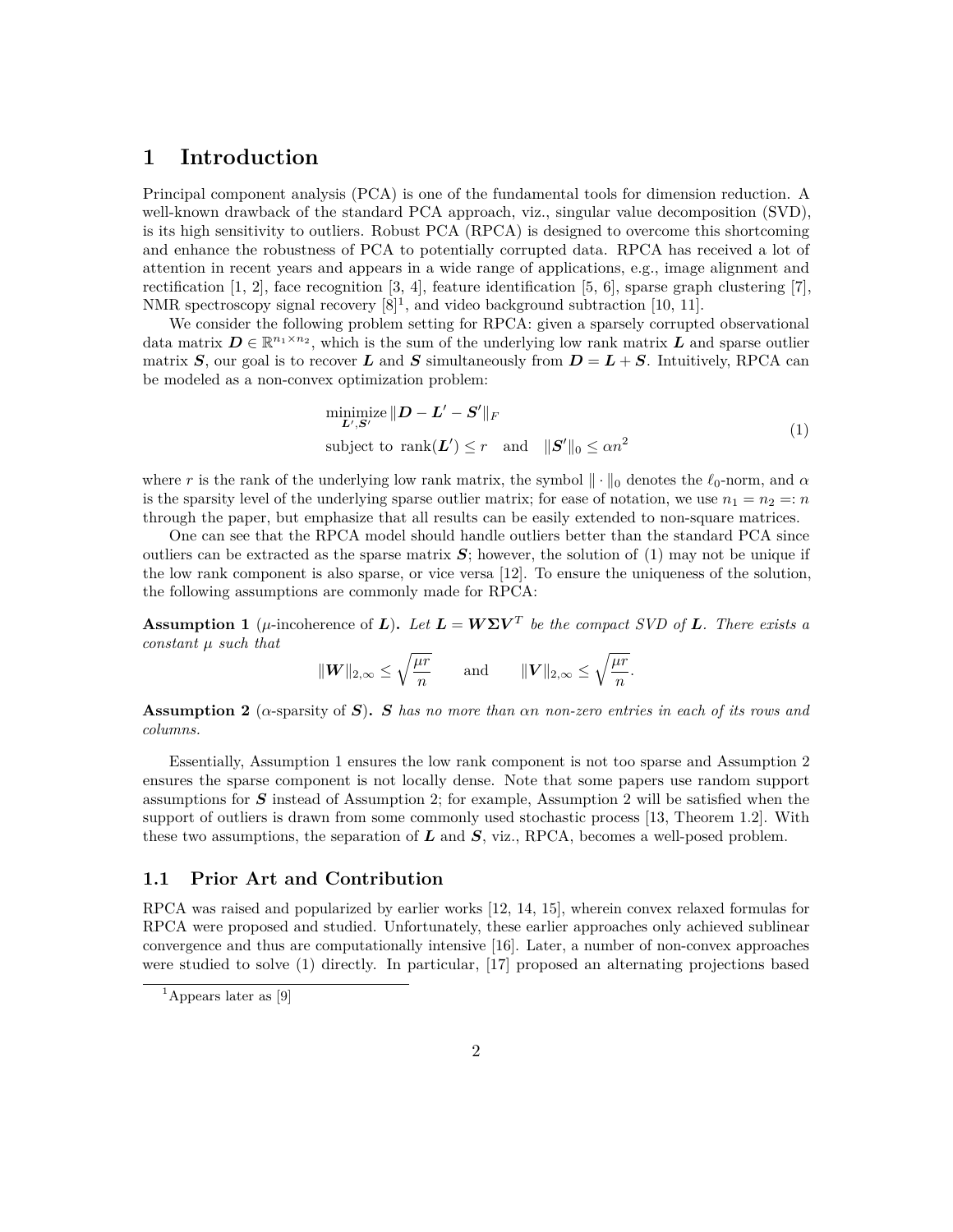non-convex algorithm and an accelerated version was studied in [\[18\]](#page-10-10) later. Also, a gradient descent based method was proposed in [\[19\]](#page-10-11), which was recently modified for accelerating with ill-conditioned problems [\[20\]](#page-10-12). All of the aforementioned non-convex methods offered linear convergence with a complexity of at least  $\mathcal{O}(rn^2)$  flops per iteration.

In this paper, we propose a novel rapid non-convex algorithm for directly solving the non-convex RPCA model [\(1\)](#page-1-0). The key is to integrate the CUR decomposition [\[21\]](#page-10-13) with the iterative RPCA framework and replace the SVD, which dramatically reduces the complexity to  $\mathcal{O}(r^2 n \log^2(n))$  flops per iteration.

## **2 Background of CUR Decomposition**

Consider a noiseless low rank data matrix. The standard dimension reduction tools such as PCA can achieve desired approximation and compression for data; however, the approximation may lose interpretability [\[21\]](#page-10-13). One approach for addressing this difficulty is to utilize the self-expressiveness of data, that is, a set of data is generally well-represented via linear combinations of the other data points rather than in some abstract bases, e.g., the singular vectors.

CUR decomposition is an efficient tool to maintain the interpretability in dimension reduction. The classic CUR decomposition problem asks: given a matrix  $L \in \mathbb{R}^{n \times n}$  with rank *r*, can we decompose it into terms involving only some of its columns and some of its rows? Particularly, if *r* columns of *L* which span the column space of *L* and *r* rows which span the row space of *L* are chosen, then we can obtain  $L$  itself from these submatrices. The answer has been known to be yes for some time.

<span id="page-2-0"></span>**Theorem 3.** *Consider row and column indices*  $\mathcal{I}, \mathcal{J} \subseteq [n]$  *with*  $|\mathcal{I}|, |\mathcal{J}| \geq r$ *. Denote submatrices*  $C = L_{:, \mathcal{J}}$ ,  $U = L_{\mathcal{I}, \mathcal{J}}$  and  $R = L_{\mathcal{I}, :}$ . If  $\text{rank}(U) = \text{rank}(L)$ , then  $L = CU^{\dagger}R$ , where  $(\cdot)^{\dagger}$  denotes *the Moore-Penrose pseudoinverse.*

Theorem [3](#page-2-0) is essentially folklore; the reader may consult [\[22\]](#page-10-14) for a history and proof. From the theorem statement, it naturally implies that the success of CUR decomposition heavily relies on whether the rank of the mixing submatrix  $\boldsymbol{U}$  equals that of  $\boldsymbol{L}$ . In fact, with various sampling strategies, this condition can be guaranteed with high probability if we sample an appropriate number of rows and columns. For instance, Theorem [4](#page-2-1) presents the sampling complexity for uniform sampling.

<span id="page-2-1"></span>**Theorem 4** ([\[23,](#page-11-0) Theorem 1.1]). Let **L** satisfy Assumption [1,](#page-1-1) and suppose we sample  $|\mathcal{I}| =$  $\mathcal{O}(r \log(n))$  *rows and*  $|\mathcal{J}| = \mathcal{O}(r \log(n))$  *columns uniformly with replacement. Then*  $\mathbf{U} = \mathbf{L}_{\mathcal{I} \cup \mathcal{I}}$ *satisfies* rank $(U)$  = rank $(L)$  *with probability at least*  $1 - \mathcal{O}(rn^{-2})$ *.* 

Various sampling strategies have been proposed for choosing  $\mathcal I$  and  $\mathcal J$  including column length and leverage score sampling. The complexity of computing these scores is  $\mathcal{O}(n^2)$  while that for uniform scores is  $\mathcal{O}(1)$ . Since the order of  $|\mathcal{I}|, |\mathcal{J}|$  required is the same under incoherence assumptions, we focus solely on uniform sampling here (for more details, see [\[24,](#page-11-1) Table 1]).

Note that *U* is an  $\mathcal{O}(r \log(n)) \times \mathcal{O}(r \log(n))$  matrix under uniform sampling. By Theorem [3,](#page-2-0) the only computational cost is incurred by calculating the pseudo-inverse of  $U$ , which requires only  $\mathcal{O}(r^3 \log^2(n))$  flops. In contrast, computing the SVD requires  $\mathcal{O}(rn^2)$  flops. This confirms the computational efficiency of CUR decomposition with larger *n* and smaller *r*.

We also note that CUR decompositions have been connected with sparse optimization [\[25\]](#page-11-2), wherein they were shown to be distinct from the standard sparse PCA.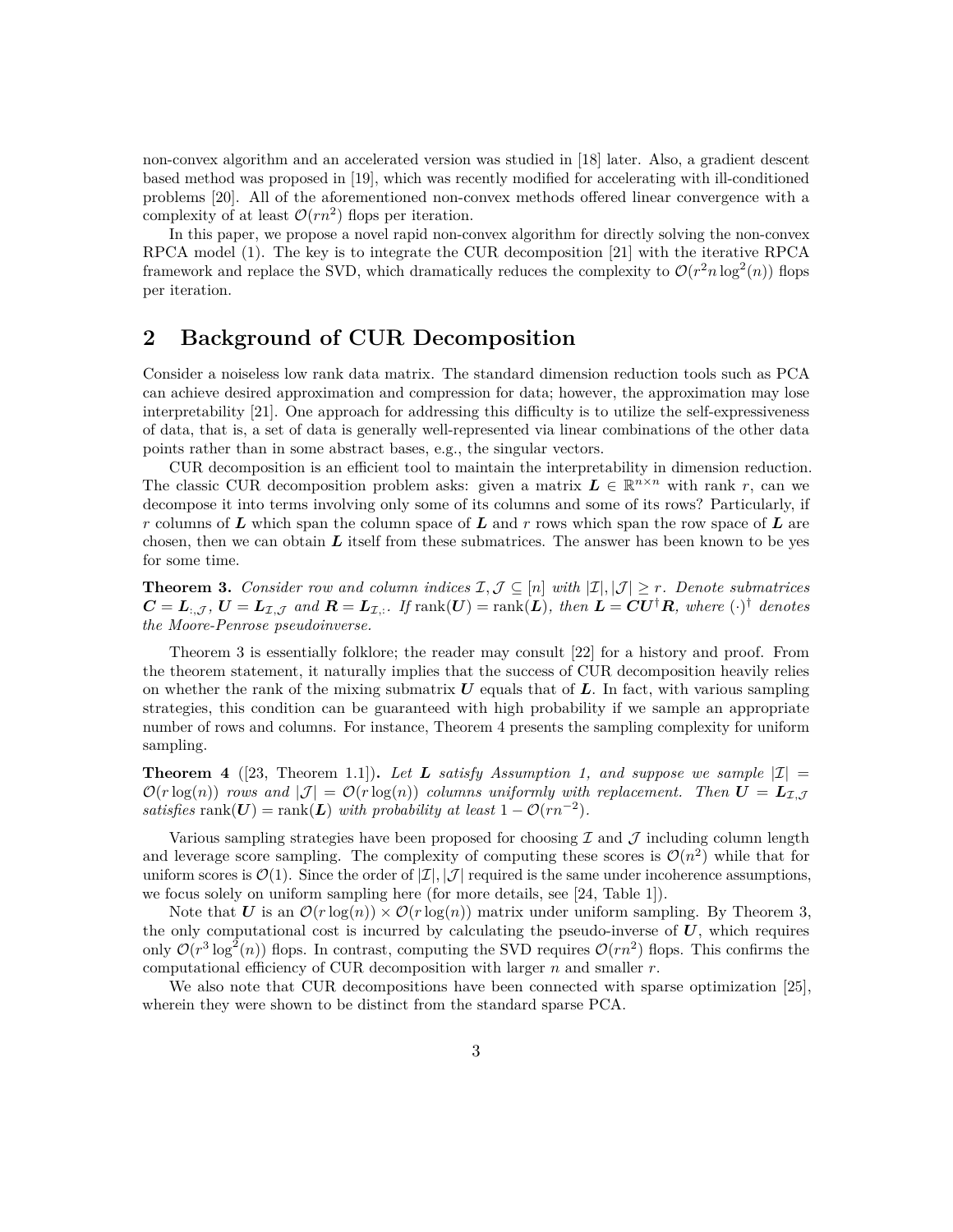#### <span id="page-3-0"></span>**Algorithm 1 I**terated **R**obust **CUR** for RPCA (IRCUR)

- 1: **Input:** *D*: observed corrupted data matrix; *r*: rank; *ε*: target precision level; *ζ*0: initial thresholding value;  $\gamma$ : thresholding decay parameter;  $|\mathcal{I}|$ ,  $|\mathcal{J}|$ : sampling number of rows and columns.
- 2: Uniformly sample row indices  $\mathcal I$  and column indices  $\mathcal J$ .
- 3:  $L_0 = 0$ ,  $S_0 = 0$ ,  $k = 0$
- 4: **while**  $e_k > \varepsilon$  ( $e_k$  is defined as in [\(6\)](#page-4-0)) **do**
- 5: *(Optional)* Resample indices I and J
- 6: // Phase I: updating sparse component
- 7:  $\zeta_{k+1} = \gamma^k \zeta_0$
- 8:  $[\mathbf{S}_{k+1}^{k+1}], \mathbf{S}_{k+1}^{k+1} = \mathcal{T}_{\zeta_{k+1}} [\mathbf{D} \mathbf{L}_k], \mathbf{J}$
- 9:  $[S_{k+1}]_{\mathcal{I},:} = \mathcal{T}_{\zeta_{k+1}}[D L_k]_{\mathcal{I},:}$
- 10: // Phase II: updating low rank component
- 11:  $C_{k+1} = [D S_{k+1}]_{...}$
- 12:  $U_{k+1} = \mathcal{H}_r([D S_{k+1}]_{\mathcal{I}, \mathcal{J}})$
- 13:  $R_{k+1} = [D S_{k+1}]_{\mathcal{I}}$
- 14:  $\boldsymbol{L}_{k+1} = \boldsymbol{C}_{k+1} \boldsymbol{U}_{k+1}^{\dagger} \boldsymbol{R}_{k+1}$  // Do not compute this step
- 15:  $k = k + 1$
- 16: **end while**
- 17: **Output:**  $C_k$ ,  $U_k$ ,  $R_k$ : CUR decomposition of  $L$ .

## **3 Proposed Algorithm**

In this section, we develop a novel rapid yet robust algorithm aiming to solve the non-convex RPCA problem [\(1\)](#page-1-0) directly. Within the general alternating projections framework for RPCA [\[17,](#page-10-8) [18\]](#page-10-10), we propose a CUR-accelerated algorithm, dubbed Iterated Robust CUR (IRCUR). As summarized in Algorithm [1,](#page-3-0) there are two phases at the  $(k+1)$ –st iteration of IRCUR: (Phase I) we first project *D* − *L*<sup>*k*</sup> to the set of sparse matrices via hard thresholding to update the estimate of *S*, (Phase II) then project  $D - S_{k+1}$  to the set of low rank matrices via CUR decomposition to update the estimate of *L*. For ease of presentation, we will discuss Phase II of Algorithm [1](#page-3-0) first, then address Phase I.

#### **3.1 Phase II: Updating the Estimate of** *L*

In prior art, a common approach for updating *L* is to use the truncated SVD, which can be very costly when *n* is large. Inspired by Theorem [3,](#page-2-0) we instead employ CUR decomposition as an inexact low rank approximator here. More specifically, we let

$$
C_{k+1} = [D - S_{k+1}]_{:, \mathcal{J}}, \quad R_{k+1} = [D - S_{k+1}]_{\mathcal{I}, :},
$$
  
and 
$$
U_{k+1} = \mathcal{H}_r([D - S_{k+1}]_{\mathcal{I}, \mathcal{J}})
$$
 (2)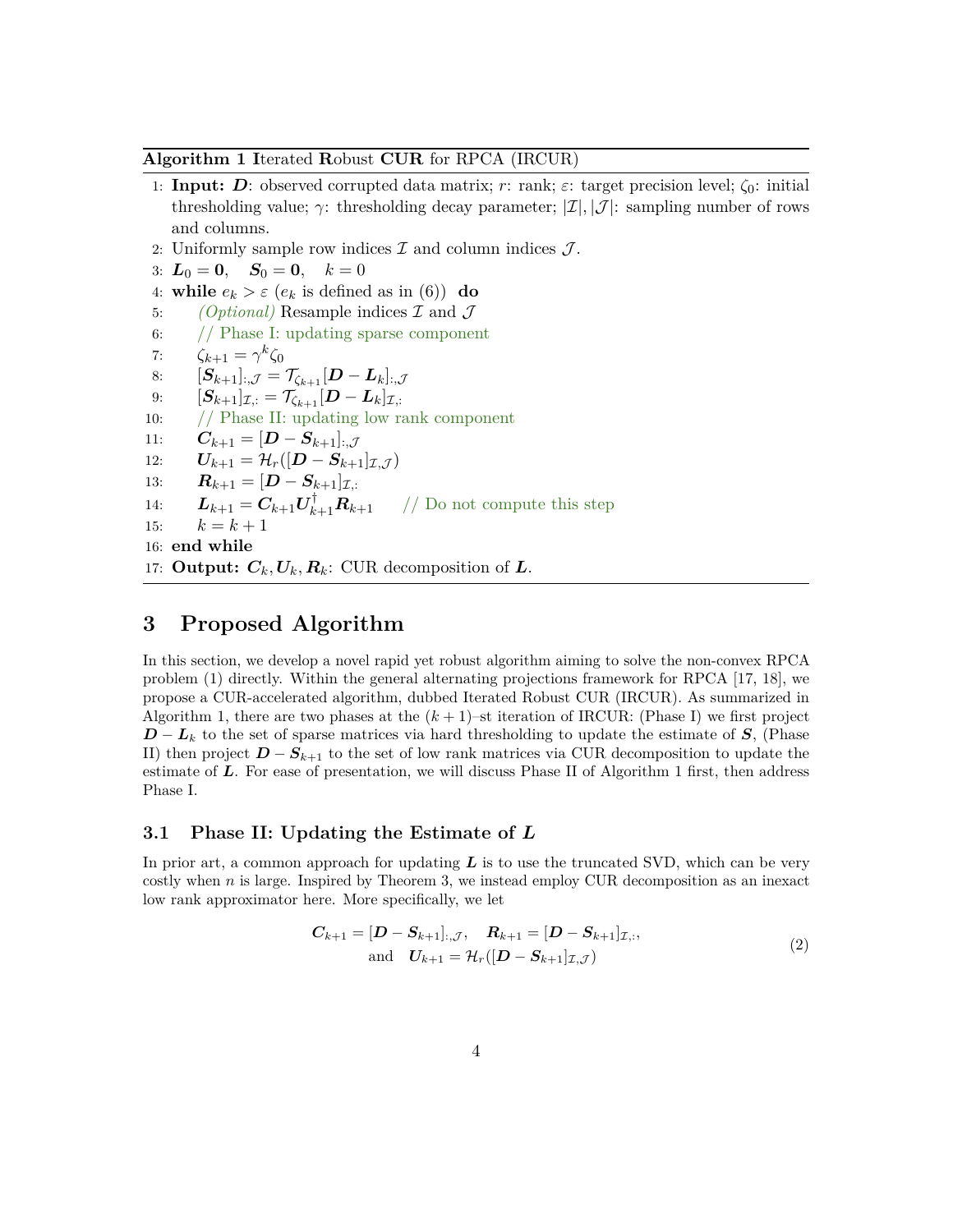where the indices  $I, J$  are generated via uniform sampling, and  $H_r(\cdot)$  denotes the best rank *r* approximation (i.e., truncated SVD) to the argument. So, the updated estimate of *L*, i.e.,

$$
L_{k+1} = C_{k+1} U_{k+1}^{\dagger} R_{k+1}, \tag{3}
$$

is of rank *r*. Per Theorem [4,](#page-2-1) it costs  $\mathcal{O}(r^3 \log^2(n))$  flops to obtain  $\mathbf{U}_{k+1}^{\dagger}$ . At first glance, it appears to cost  $\mathcal{O}(rn^2 \log(n))$  flops to form  $L_{k+1}$  itself; however, we actually never need to form the entire L through IRCUR, but merely the CUR components of  $L_{k+1}$  to be saved and output. Thus, Phase II of IRCUR costs only  $\mathcal{O}(r^3 \log^2(n))$  flops. Note that other rank truncation methods have been studied for CUR decomposition [\[26,](#page-11-3) [27,](#page-11-4) [28\]](#page-11-5), but we have found the novel method proposed here to be the most computationally efficient.

#### **3.2 Phase I: Updating the Estimate of** *S*

As shown in [\[8,](#page-10-0) [17,](#page-10-8) [18\]](#page-10-10), the projection to the set of sparse matrices can be achieved via the hard thresholding operator  $\mathcal{T}_{\zeta}$  defined as:

$$
[\mathcal{T}_{\zeta} \mathbf{X}]_{i,j} = \begin{cases} \mathbf{X}_{i,j} & |X_{i,j}| > \zeta, \\ 0 & \text{otherwise.} \end{cases} \tag{4}
$$

At each iteration, with properly chosen thresholding value  $\zeta_{k+1}$ , we can obtain a sparse  $S_{k+1}$  while keeping  $||S - S_{k+1}||_{\infty}$  under control. One strategy is to pick  $\zeta_{k+1} \ge ||L - L_k||_{\infty}$ , which implies  $\supp(\mathbf{S}_{k+1}) \subseteq \supp(\mathbf{S})$  and  $\|\mathbf{S} - \mathbf{S}_{k+1}\|_{\infty} \leq 2\zeta_{k+1}$ . In practice, we observe that iteratively decaying thresholding values achieves great success with proper parameter tuning.

We now turn our attention to the computational complexity of Phase I. As discussed in Phase II, to form the CUR components for  $L_{k+1}$ , we only need the submatrices corresponding to the indices I and J . Therefore, there is no need to apply thresholding on the entire matrix *D* − *Lk*, but only on the submatrices that we need to pass to Phase II. That is, computing and passing  $[S_{k+1}]_{\mathcal{I},\mathcal{I}}$  and  $[S_{k+1}]_{:, \mathcal{J}}$  is sufficient. Consequently, we only need to have  $[L_k]_{\mathcal{I},:}$  and  $[L_k]_{:, \mathcal{J}}$  for this calculation, and this is the reason why we emphasize the whole matrices should never be formed in IRCUR. Recall that only the CUR components of *L<sup>k</sup>* have been computed and saved by the previous iteration. To update *S* efficiently, we compute

$$
[\boldsymbol{L}_k]_{\mathcal{I},:} = [\boldsymbol{C}_k]_{\mathcal{I},:} \boldsymbol{U}_k^\dagger \boldsymbol{R}_k \text{ and } [\boldsymbol{L}_k]_{:,\mathcal{J}} = \boldsymbol{C}_k \boldsymbol{U}_k^\dagger [\boldsymbol{R}_k]_{:,\mathcal{J}},\tag{5}
$$

followed by hard thresholding. Since  $|\mathcal{I}| = \mathcal{O}(r \log(n))$  and  $|\mathcal{J}| = \mathcal{O}(r \log(n))$ , the computational complexity for Phase I of IRCUR is  $\mathcal{O}(r^2 n \log^2(n))$ .

#### **3.3 Overall Complexity**

Moreover, the stopping criterion is developed in terms of the related computing error of the sampled submatrices:

<span id="page-4-0"></span>
$$
e_k = \frac{\|[\mathbf{D} - \mathbf{L}_k - \mathbf{S}_k]_{\mathcal{I},:}\|_F + \|[\mathbf{D} - \mathbf{L}_k - \mathbf{S}_k]_{:,\mathcal{J}}\|_F}{\|\mathbf{D}_{\mathcal{I},:}\|_F + \|\mathbf{D}_{:,\mathcal{J}}\|_F}.
$$
(6)

Overall, we can just save and process the submatrices through the entire algorithm. In this regard, IRCUR enjoys both a superior computational complexity (i.e.,  $\mathcal{O}(r^2 n \log^2(n))$ ) per iteration) and the memory efficiency.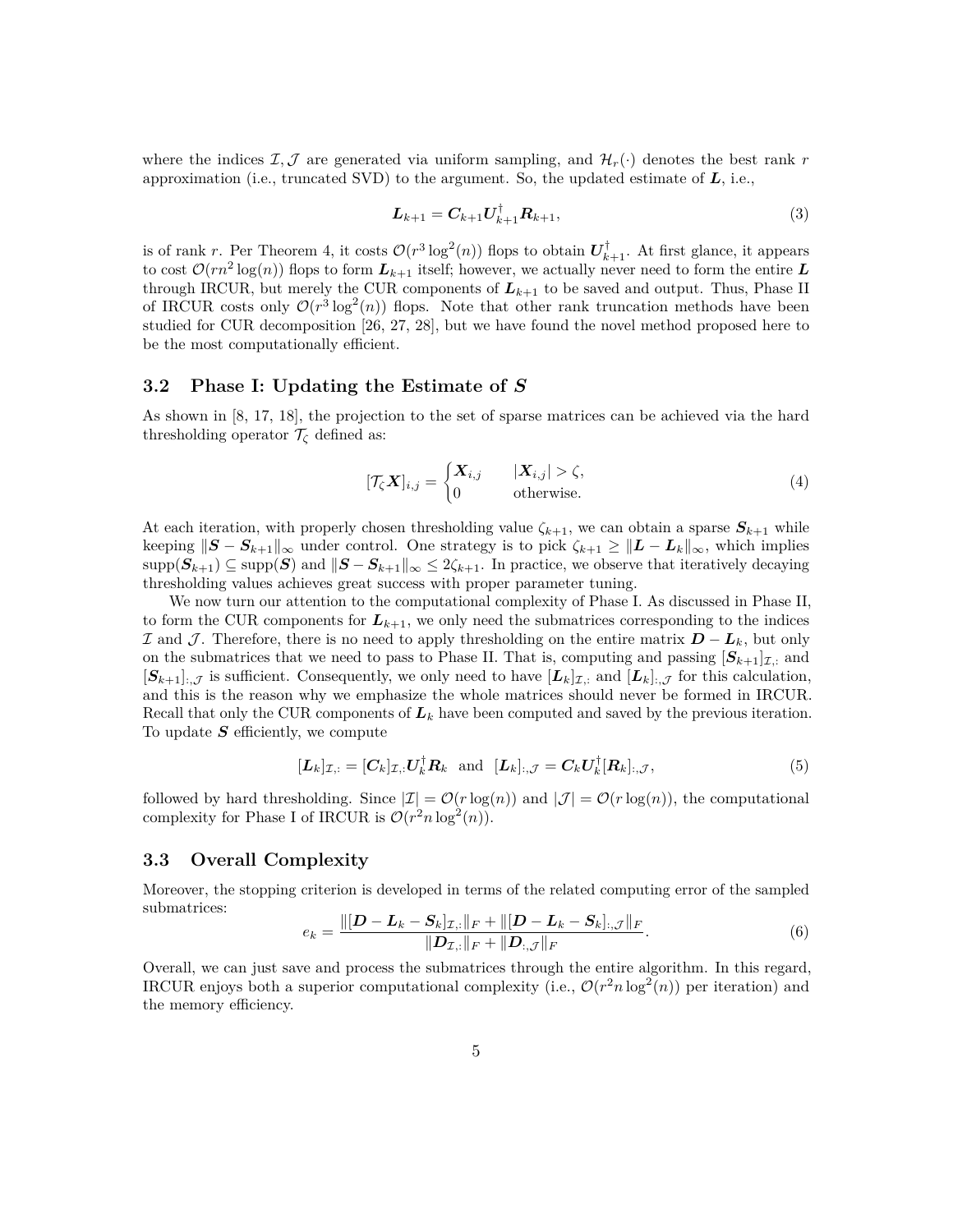<span id="page-5-0"></span>**Algorithm 2** Efficient conversion from CUR to SVD

1: **Input:** *C, U, R*: CUR decomposition of the matrix. 2:  $[Q_C, R_C] = qr(C)$  $3: [\boldsymbol{Q}_R, \boldsymbol{R}_R] = \text{qr}(\boldsymbol{R}^T)$  $4: \ [\boldsymbol{W}_U, \boldsymbol{\Sigma}, \boldsymbol{V}_U] = \text{svd}(\boldsymbol{R}_C \boldsymbol{U}^\dagger \boldsymbol{R}_R^T)$ 5:  $W = Q_C W_U$  $6: V = Q_R V_U$ 7: **Output:**  $W, \Sigma, V$ : SVD of the matrix.

Finally, at the output stage of IRCUR, a CUR decomposition of the estimated *L* is returned to the user, which allows for better interpretation of the low rank component. In the case of that the user is more interested in the traditional low rank expression (i.e., SVD), we also provide an efficient method for the conversion from CUR decomposition to SVD, which is summarized in Algorithm [2.](#page-5-0) This conversion involves two  $n \times r$  QR decompositions and a  $r \times r$  SVD, which lead its complexity to  $\mathcal{O}(r^2n)$ . Hence, this conversion between the two low rank representations does not increase the overall computational complexity.

#### **3.4 Fixed vs. Resampled Indices**

It is optional to resample the indices  $\mathcal I$  and  $\mathcal J$  in every iteration and produces two variants of IRCUR: IRCUR-F and IRCUR-R for fixed indices and resampled indices, respectively. IRCUR-F has minimal required data access and therefore less runtime in reality, but we can get stuck with bad submatrices if unlucky, although the chance is very low. On the other hand, IRCUR-R uses more redundant data from different submatrices and thus can correct any one-time bad-luck situations. One can expect IRCUR-R to tolerate corruptions better than IRCUR-F. However, more data access may be forbidden in some application scenarios and also result a bit more computing (e.g.,  $\|\mathbf{D}_{\mathcal{I}}\|_F$ in [\(6\)](#page-4-0) will be re-computed for every iteration).

Generally speaking, one should use IRCUR-F if the data access is restricted and extremely fast speed is desired; IRCUR-R should be used when data access is inexpensive and best corruption tolerance is needed. We will further study the empirical performance of these two variants in Section [4.](#page-6-0)

#### **3.5 Parameter Tuning**

There are a few parameters that need to be tuned in IRCUR. First, for the hard thresholding operator to work properly, we need to take care of two parameters: the initial thresholding value  $\zeta_0$ , and the thresholding decay parameter  $\gamma$ . Intuitively,  $\zeta_0$  should be a positive number that helps us to filter out the irregular values immediately at initialization. An ideal choice of  $\zeta_0$  is  $\|L\|_{\infty}$ , the maximum magnitude of the underlying low rank component, which implies supp $(S_0) \subseteq \text{supp}(S)$ while keeping the entrywise estimation error of *S* under control. We can easily estimate  $\|L\|_{\infty}$ by prior knowledge in many real-world problems. For example, in the image and video related applications, any pixels that fall out of the normal range of [0*,* 255] should be considered outliers immediately.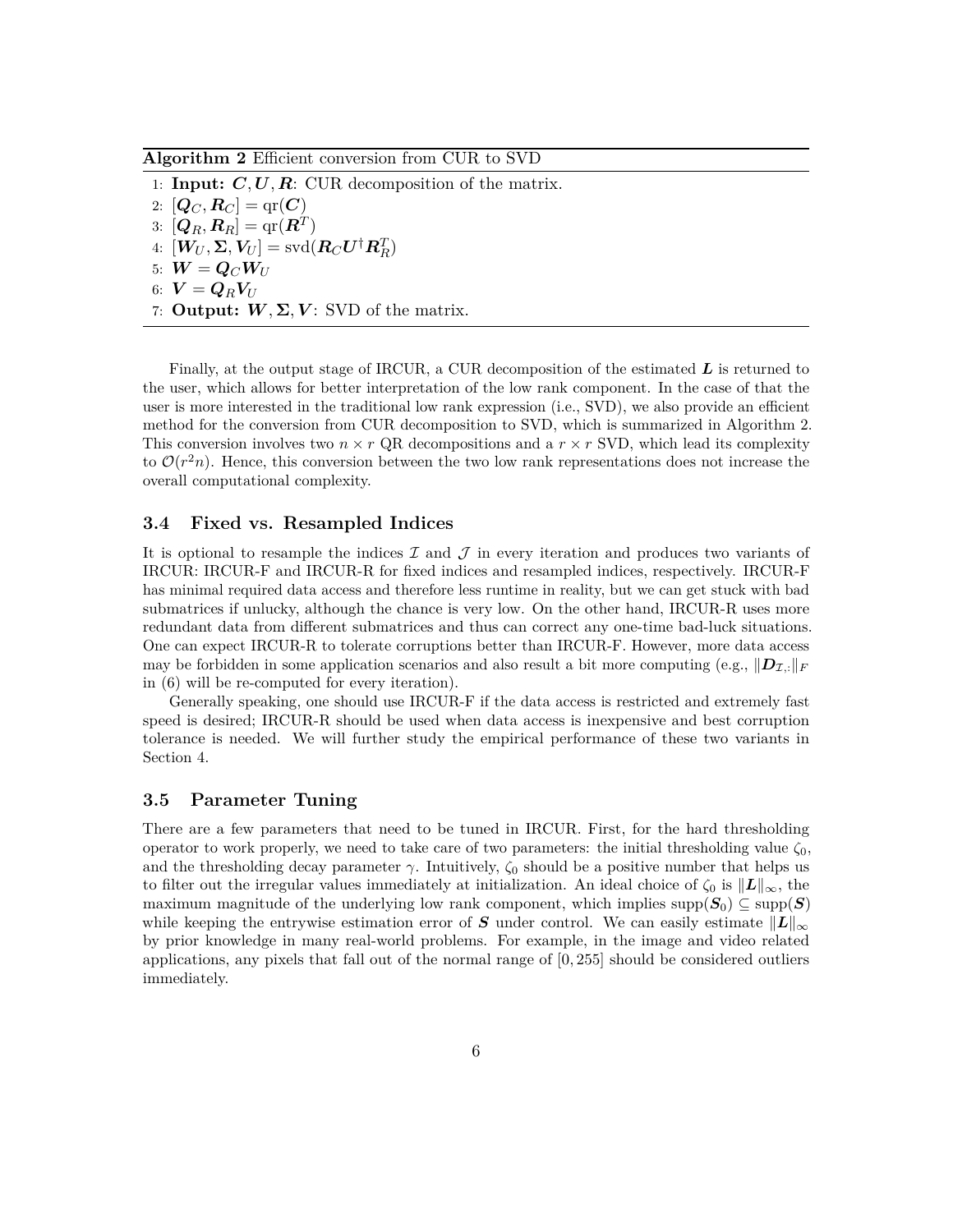On the other hand, the decay parameter  $\gamma$  should be a value in  $(0, 1)$  that reflects the anticipated convergence rate. Generally speaking, harder problems (e.g., larger  $\mu$ ,  $r$ ,  $\alpha$ , etc.) will require larger  $\gamma$ for successful recovery, while easier problems can be more quickly recovered with smaller *γ* and also workable with larger  $\gamma$ . Using a larger value for  $\gamma$  may cause slower convergence but can enhance the robustness of IRCUR. Empirically, it is recommended that  $\gamma \in [0.6, 0.9]$ .

The other parameters to be tuned are the numbers of rows and columns to be sampled. As stated in Theorem [4,](#page-2-1) it requires  $|\mathcal{I}| = c_I r \log(n)$  and  $|\mathcal{J}| = c_J r \log(n)$  for some  $c_I, c_J > 0$ . Typically, in the presence of noise, more rows and columns need to be sampled to provide robustness (e.g., [\[29\]](#page-11-6)). In our case, larger  $\alpha$  increases the minimum requirement of  $c_I$  and  $c_J$ . We will further study the empirical relationship between  $\alpha$  and the sampling constants in Section [4.](#page-6-0)

### <span id="page-6-0"></span>**4 Numerical Experiments**

In this section, we compare the empirical performance of two versions of IRCUR, with fixed indices (IRCUR-F) and with resampled indices (IRCUR-R), against the state-of-the-art RPCA algorithms, AccAltProj [\[18\]](#page-10-10) and GD [\[19\]](#page-10-11). Due to the page limit, we defer the details of experimental setting to the supplementary document. Moreover, we provide a sample Matlab code for IRCUR at:

<https://github.com/caesarcai/IRCUR>.

#### **4.1 Synthetic Datasets**

The experiments in this section follow the setup as in [\[12,](#page-10-3) [17,](#page-10-8) [18,](#page-10-10) [19\]](#page-10-11), wherein square  $D, L, S \in \mathbb{R}^{n \times n}$ are used for demonstration. Thus, we sample same number of rows and columns in the following experiments, i.e.,  $|\mathcal{I}| = |\mathcal{J}| = c_I r \log(n)$ , but  $\mathcal{I}$  may not equal to  $\mathcal{J}$ .

#### **4.1.1 Empirical phase transition**

We investigate the recovery ability of IRCUR with different sampling constants *c<sup>I</sup>* and corruption rates  $\alpha$ . Taking the problem dimension  $n = 1000$ , this experiment runs under 3 different rank settings:  $r = \{5, 10, 20\}$ . For each rank, we conduct 50 random tests for every given pair of  $(c_I, \alpha)$ , and a recovery is deemed successful if the output of IRCUR satisfies  $||C_kU_k^{\dagger}R_k - L||_F/||L||_F \le 10^{-3}$ . The test results are summarized as Figure [1,](#page-7-0) whereas we observe that if more rows/columns are sampled, IRCUR can handle more corruption/outliers. While the increment of sampling constant enhances the robustness rapidly when  $c_I$  is small, the tolerance of corruption asymptotically reaches its limit later. This suggests that one should pick a medium value for *c<sup>I</sup>* to ensure robustness and efficient implementation, then  $c_I \in [3, 5]$  is a good balanced choice in practice. We also observe that IRCUR-R produces slightly better recovery than IRCUR-F as expected. On the other hand, the maximum tolerance of corruption gets lower as the rank increases since a higher rank results in harder problems.

#### **4.1.2 Computational efficiency**

We evaluate the computational efficiency of the algorithms tested. The experimental settings and results are summarized in Figure [2.](#page-8-0) The left subfigure shows that both variants of IRCUR have substantial speed advantage against AccAltProj and GD, especially when *n* is larger. The middle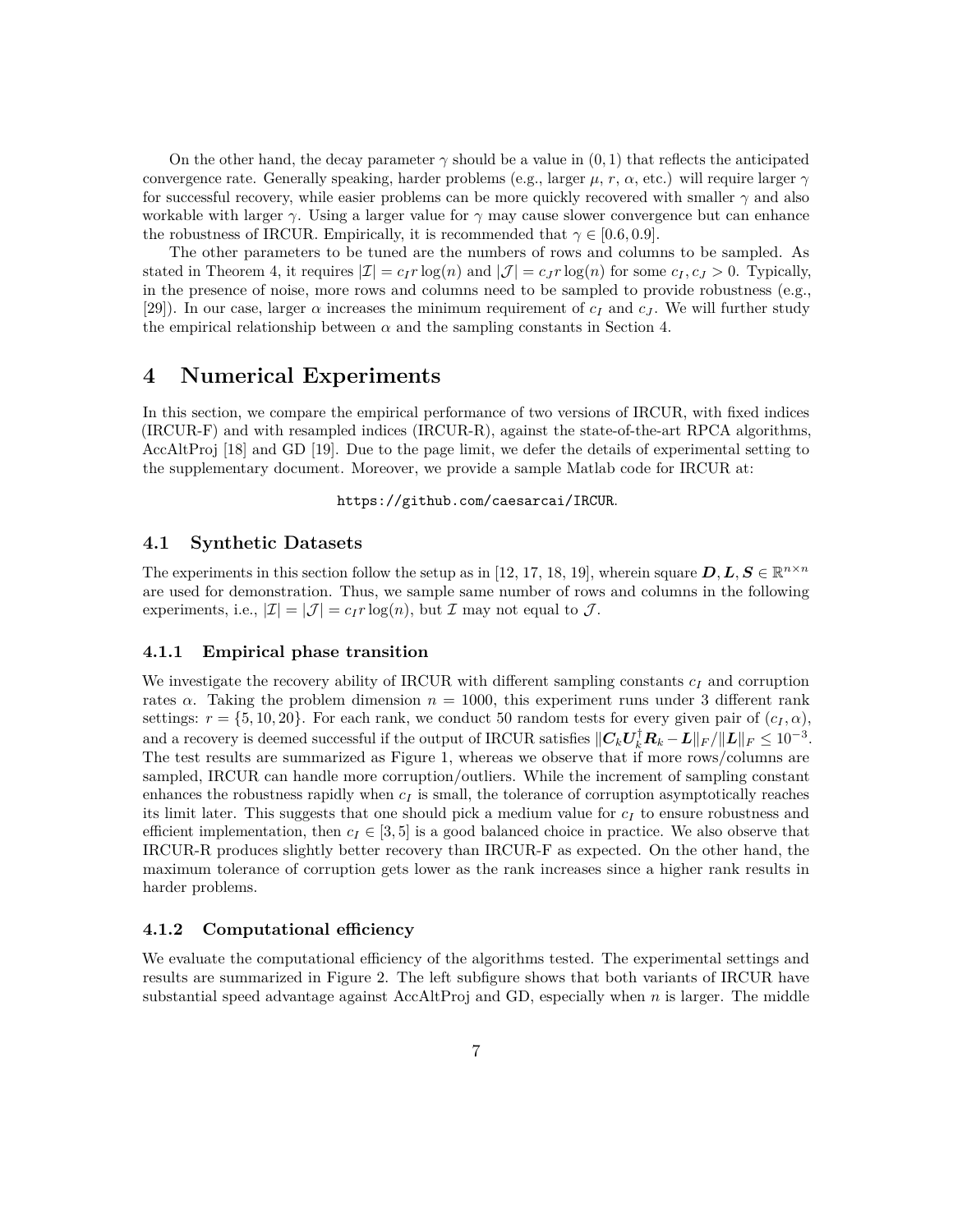<span id="page-7-0"></span>

Figure 1: Empirical phase transition in sampling constant  $c_I$  and corruption rate  $\alpha$ . A white pixel means all 50 test cases are successfully recovered and a black pixel means all 50 test cases fail the recovery. **Top:** IRCUR-F. **Bottom:** IRCUR-R. **Left:** *r* = 5. **Middle:**  $r = 10$ . **Right:**  $r = 20$ .

subfigure confirms that the computational complexity of IRCUR is indeed  $\mathcal{O}(n \log^2(n))$  and IRCUR-F is sightly more efficient than IRCUR-R. The right subfigure shows the linear convergence of all the algorithms tested, wherein IRCUR has the lowest runtime per iteration.

### **4.2 Video Background Subtraction**

We apply the same algorithms to the task of video background subtraction. Two popular videos, *shoppingmall* and *restaurant*, are used as benchmarks. The video size information and runtime results for all test algorithms are recorded in Table [1.](#page-8-1) We again confirm that both variants of IRCUR are substantially faster than AccAltProj and GD in this real-world benchmark.

Moreover, all the tested algorithms achieve visually desirable results under aforementioned parameter setting. For IRCUR, we present the separated background and foreground for a selected frame from each video in Figure [3.](#page-9-7) One can see that both variants of IRCUR enjoy crisp static backgrounds in both videos. Due to the page limit, we defer more visual results to the supplementary document.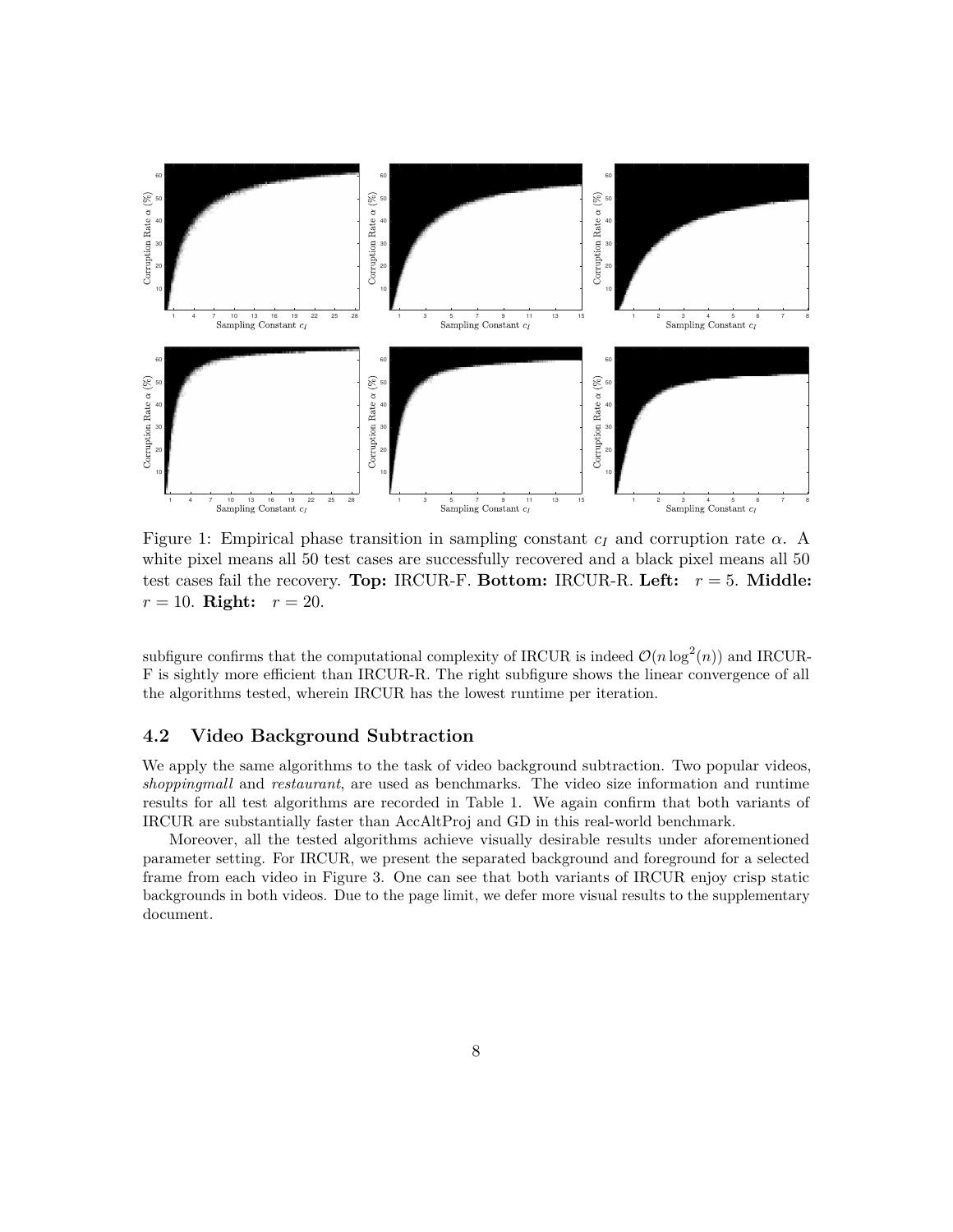<span id="page-8-0"></span>

Figure 2: Runtime comparison. Left: dimension *n* vs runtime:  $r = 5$ ,  $\alpha = 0.1$ ,  $c_I = 4$ , and  $n \in [2000, 18000]$ . **Middle:** dimension *n* vs runtime for only IRCUR:  $r = 5$ ,  $\alpha = 0.1$ ,  $c_I = 4$ , and  $n \in [2000, 30000]$ . **Right:** relative error  $e_k$  vs runtime:  $r = 5$ ,  $\alpha = 0.1$ ,  $c_I = 4$ , and  $n = 4000$ .

<span id="page-8-1"></span>Table 1: Video size and runtime. Herein **S** represents *shoppingmall* and **R** represents *restaurant*.

|        | frame            | frame  | runtime (sec) |      |                                  |       |
|--------|------------------|--------|---------------|------|----------------------------------|-------|
|        | size             | number |               |      | $IRCUR-F   IRCUR-R   AccAltProj$ | GD    |
| $\sim$ | $256 \times 320$ | 1000   | 2.03          | 2.16 | 23.04                            | 93.18 |
|        | $120 \times 160$ | 3055   | 0.82          | 0.88 | 15.96                            | 58.37 |

### **5 Conclusion and Future Direction**

This paper presents a novel RPCA algorithm, coined IRCUR, that has high computational and memory efficiency. We use a novel CUR decomposition for rapid inexact low rank approximation, which reduces the computational complexity from typical  $\mathcal{O}(rn^2)$  to  $\mathcal{O}(r^2n \log^2(n))$ . The numerical simulations verify the claimed advantages of IRCUR.

There are two directions for future research. First, we will investigate the theoretical convergence guarantee of IRCUR in the future. Second, it is interesting to study the recovery stability of IRCUR to additive dense noise.

## **Acknowledgements**

This work was supported in part by the Key-Area Research and Development Program of Guangdong Province under Grant 2020B010166001, in part by the AFOSR MURI under Grant FA9550-18-10502, in part by the ONR Grant N0001417121, in part by the ARO Grant W911NF-20-1-0076, in part by the NSF TRIPODS Grant CCF-1740858, in part by the CAREER DMS Grant 1348721, in part by the BIGDATA Grant 1740325, in part by the the Program for Guanddong Introducing Innovative and Entrepreneurial Teams under Grant 2016ZT06D211, and in part by the Cultivation Project of Supercomputing Applications under Grant 67000-18843409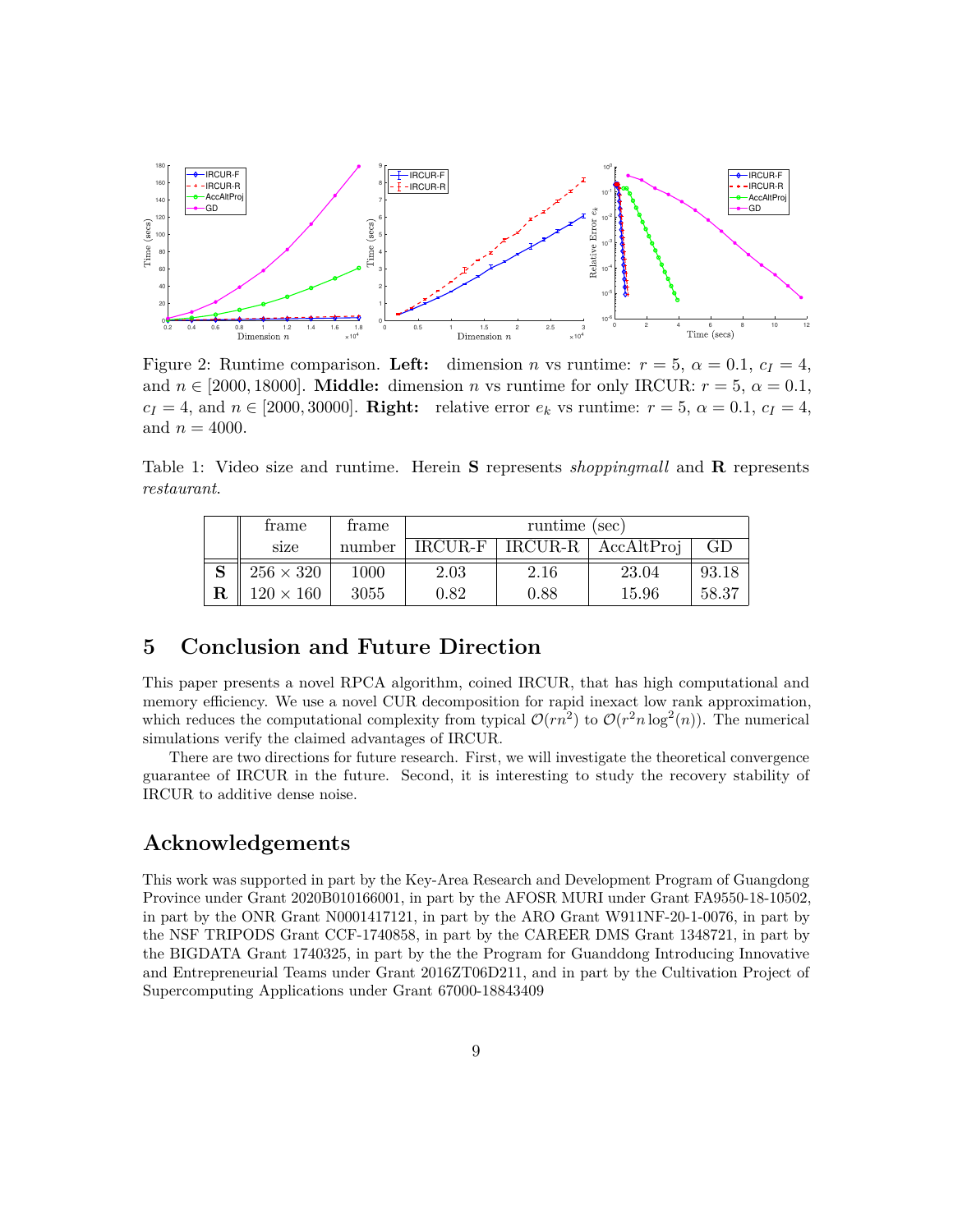<span id="page-9-7"></span>

Figure 3: Video background subtraction results. The first corresponds to a frame from *shoppingmall*, and the second row is from *restaurant*. The first column is the original frame, the next four columns are the foreground and background outputted by IRCUR-F and IRCUR-R, respectively.

## **References**

- <span id="page-9-0"></span>[1] Yigang Peng, Arvind Ganesh, John Wright, Wenli Xu, and Yi Ma. RASL: Robust alignment by sparse and low-rank decomposition for linearly correlated images. *IEEE transactions on pattern analysis and machine intelligence*, 34(11):2233–2246, 2012.
- <span id="page-9-1"></span>[2] Wenjie Song, Jianke Zhu, Yang Li, and Chun Chen. Image alignment by online robust PCA via stochastic gradient descent. *IEEE Transactions on Circuits and Systems for video Technology*, 26(7):1241–1250, 2015.
- <span id="page-9-2"></span>[3] Xiao Luan, Bin Fang, Linghui Liu, Weibin Yang, and Jiye Qian. Extracting sparse error of robust PCA for face recognition in the presence of varying illumination and occlusion. *Pattern Recognition*, 47(2):495–508, 2014.
- <span id="page-9-3"></span>[4] John Wright, Allen Y Yang, Arvind Ganesh, S Shankar Sastry, and Yi Ma. Robust face recognition via sparse representation. *IEEE transactions on pattern analysis and machine intelligence*, 31(2):210–227, 2008.
- <span id="page-9-4"></span>[5] Yue Hu, Jin-Xing Liu, Ying-Lian Gao, and Junliang Shang. DSTPCA: Double-sparse constrained tensor principal component analysis method for feature selection. *IEEE/ACM Transactions on Computational Biology and Bioinformatics*, 2019.
- <span id="page-9-5"></span>[6] Jin-Xing Liu, Yong Xu, Chun-Hou Zheng, Heng Kong, and Zhi-Hui Lai. RPCA-based tumor classification using gene expression data. *IEEE/ACM Transactions on Computational Biology and Bioinformatics*, 12(4):964–970, 2014.
- <span id="page-9-6"></span>[7] Yudong Chen, Sujay Sanghavi, and Huan Xu. Clustering sparse graphs. In *Advances in neural information processing systems*, pages 2204–2212, 2012.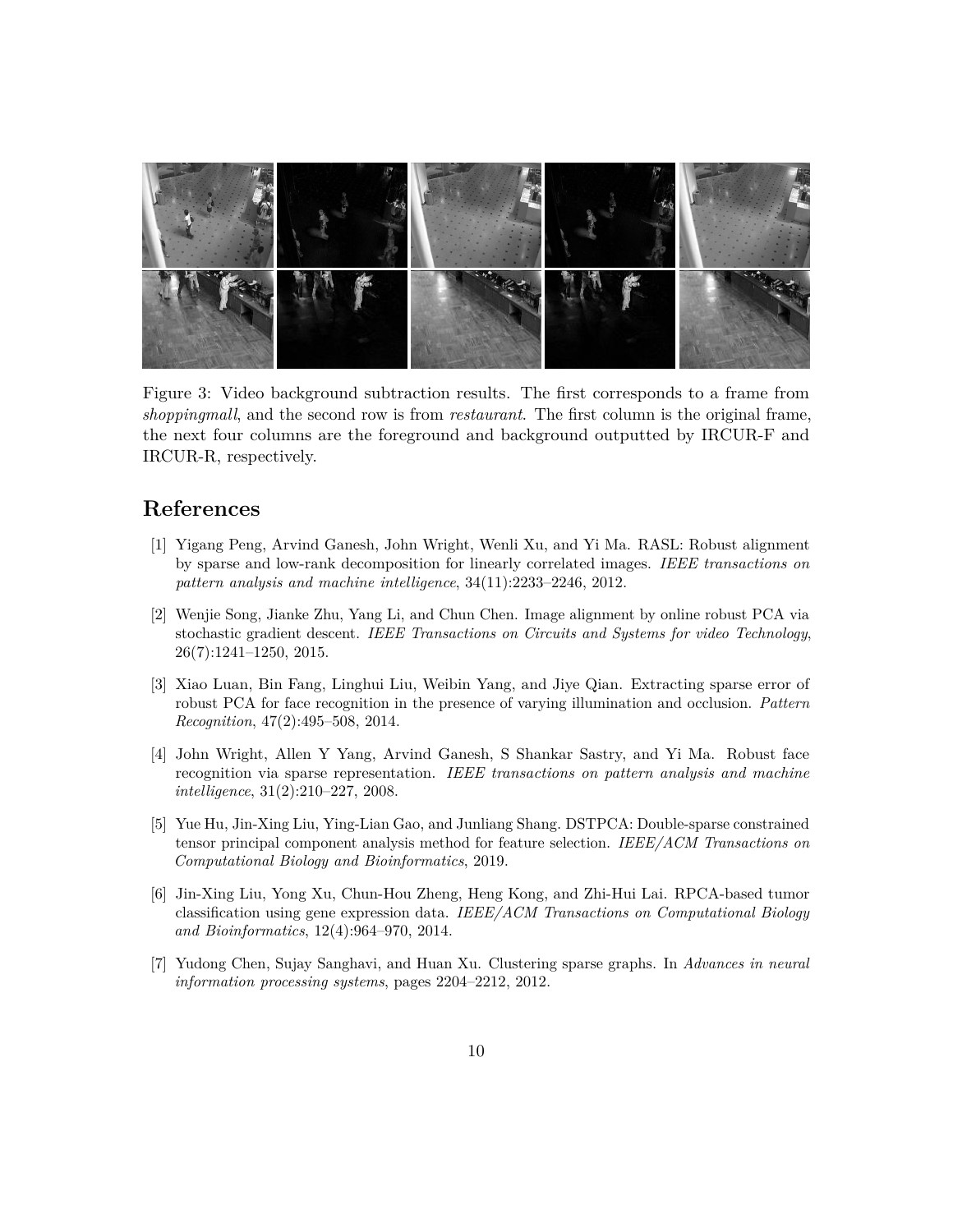- <span id="page-10-0"></span>[8] HanQin Cai, Jian-Feng Cai, Tianming Wang, and Guojian Yin. Fast and robust spectrally sparse signal recovery: A provable non-convex approach via robust low-rank Hankel matrix reconstruction. *arXiv:1910.05859*.
- <span id="page-10-9"></span>[9] HanQin Cai, Jian-Feng Cai, Tianming Wang, and Guojian Yin. Accelerated structured alternating projections for robust spectrally sparse signal recovery. *IEEE Transactions on Signal Processing*, 69:809–821, 2021.
- <span id="page-10-1"></span>[10] Won-Dong Jang, Chulwoo Lee, and Chang-Su Kim. Primary object segmentation in videos via alternate convex optimization of foreground and background distributions. In *Proceedings of the IEEE conference on computer vision and pattern recognition*, pages 696–704, 2016.
- <span id="page-10-2"></span>[11] Brian E Moore, Chen Gao, and Raj Rao Nadakuditi. Panoramic robust PCA for foreground– background separation on noisy, free-motion camera video. *IEEE Transactions on Computational Imaging*, 5(2):195–211, 2019.
- <span id="page-10-3"></span>[12] Emmanuel J Candès, Xiaodong Li, Yi Ma, and John Wright. Robust principal component analysis? *Journal of the ACM*, 58(3):1–37, 2011.
- <span id="page-10-4"></span>[13] HanQin Cai. *Accelerating truncated singular-value decomposition: a fast and provable method for robust principal component analysis*. PhD thesis, University of Iowa, 2018.
- <span id="page-10-5"></span>[14] Huan Xu, Constantine Caramanis, and Sujay Sanghavi. Robust PCA via outlier pursuit. In *Advances in neural information processing systems*, pages 2496–2504, 2010.
- <span id="page-10-6"></span>[15] Venkat Chandrasekaran, Sujay Sanghavi, Pablo A Parrilo, and Alan S Willsky. Rank-sparsity incoherence for matrix decomposition. *SIAM Journal on Optimization*, 21(2):572–596, 2011.
- <span id="page-10-7"></span>[16] Shiqian Ma and Necdet Serhat Aybat. Efficient optimization algorithms for robust principal component analysis and its variants. *Proceedings of the IEEE*, 106(8):1411–1426, 2018.
- <span id="page-10-8"></span>[17] Praneeth Netrapalli, UN Niranjan, Sujay Sanghavi, Animashree Anandkumar, and Prateek Jain. Non-convex robust PCA. In *Advances in Neural Information Processing Systems*, pages 1107–1115, 2014.
- <span id="page-10-10"></span>[18] HanQin Cai, Jian-Feng Cai, and Ke Wei. Accelerated alternating projections for robust principal component analysis. *The Journal of Machine Learning Research*, 20(1):685–717, 2019.
- <span id="page-10-11"></span>[19] Xinyang Yi, Dohyung Park, Yudong Chen, and Constantine Caramanis. Fast algorithms for robust PCA via gradient descent. In *Advances in neural information processing systems*, pages 4152–4160, 2016.
- <span id="page-10-12"></span>[20] Tian Tong, Cong Ma, and Yuejie Chi. Accelerating ill-conditioned low-rank matrix estimation via scaled gradient descent. *arXiv preprint arXiv:2005.08898*, 2020.
- <span id="page-10-13"></span>[21] Michael W Mahoney and Petros Drineas. CUR matrix decompositions for improved data analysis. *Proceedings of the National Academy of Sciences*, 106(3):697–702, 2009.
- <span id="page-10-14"></span>[22] Keaton Hamm and Longxiu Huang. Perspectives on CUR decompositions. *Applied and Computational Harmonic Analysis*, 48(3):1088–1099, 2020.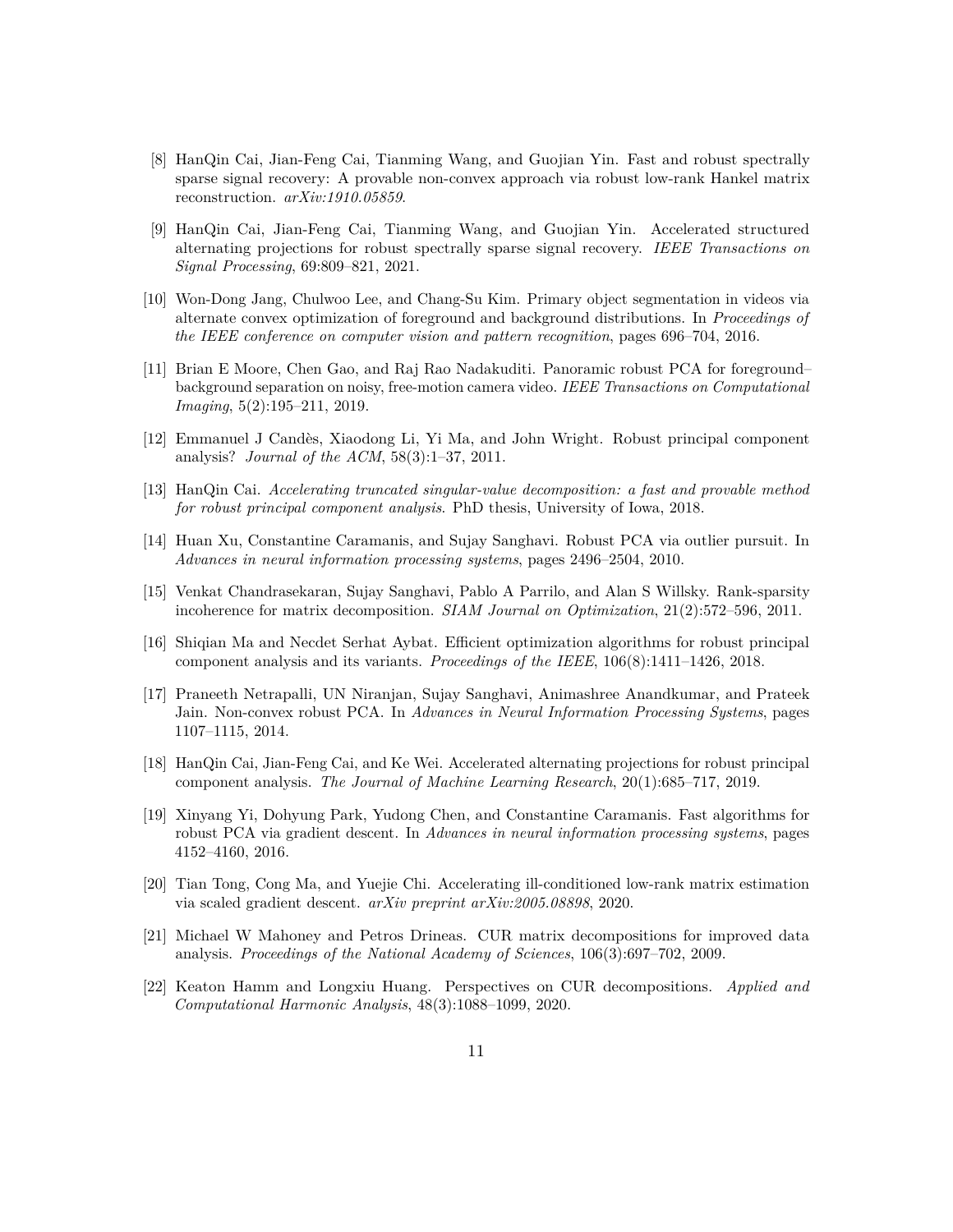- <span id="page-11-0"></span>[23] Jiawei Chiu and Laurent Demanet. Sublinear randomized algorithms for skeleton decompositions. *SIAM Journal on Matrix Analysis and Applications*, 34(3):1361–1383, 2013.
- <span id="page-11-1"></span>[24] Keaton Hamm and Longxiu Huang. Stability of sampling for CUR decompositions. *Foundations of Data Science*, 2(2):83–99, 2020.
- <span id="page-11-2"></span>[25] Jacob Bien, Ya Xu, and Michael W Mahoney. Cur from a sparse optimization viewpoint. In *Advances in Neural Information Processing Systems*, pages 217–225, 2010.
- <span id="page-11-3"></span>[26] Joel A Tropp, Alp Yurtsever, Madeleine Udell, and Volkan Cevher. Fixed-rank approximation of a positive-semidefinite matrix from streaming data. In *Advances in Neural Information Processing Systems*, pages 1225–1234, 2017.
- <span id="page-11-4"></span>[27] Farhad Pourkamali-Anaraki and Stephen Becker. Improved fixed-rank Nyström approximation via QR decomposition: Practical and theoretical aspects. *Neurocomputing*, 2019.
- <span id="page-11-5"></span>[28] Keaton Hamm and Longxiu Huang. Perturbations of CUR decompositions. *arXiv preprint arXiv:1908.08101*, 2019.
- <span id="page-11-6"></span>[29] Akram Aldroubi, Keaton Hamm, Ahmet Bugra Koku, and Ali Sekmen. CUR decompositions, similarity matrices, and subspace clustering. *Frontiers in Applied Mathematics and Statistics*, 4:65, 2019.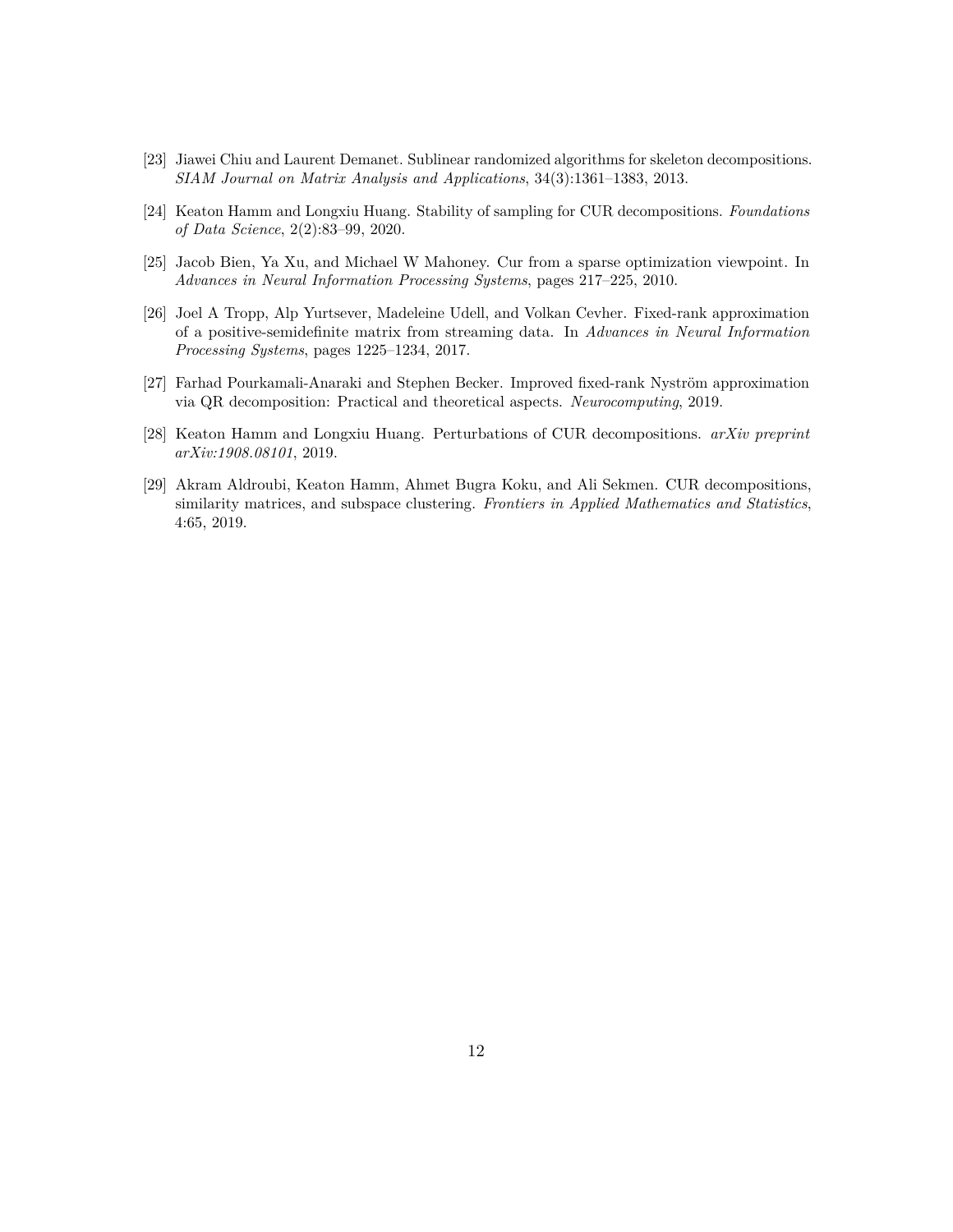## IRCUR: Supplemental Materials

## **A Setup Details for Numerical Experiments**

We use Matlab R2020a as our testing platform, and all the results are obtained on a laptop equipped with Intel i7-8750H and 32GB RAM. The codes for both AccAltProj and GD are downloaded from the authors' websites, and we manually tuned the parameters for their best performance. In particular, the actual  $\mu$ ,  $\alpha$  and  $\kappa$  are provided to AccAltProj and GD for guiding the parameter tuning, while we simply set  $\zeta_0 = 2||\mathbf{L}||_{\infty}$  for IRCUR. To balance between robustness and convergence speed, we pick  $\gamma = 1.25$  $\gamma = 1.25$  $\gamma = 1.25$  for GD<sup>2</sup>, and  $\gamma = 0.65$  for AccAltProj and IRCUR. All algorithms halt when  $e_k \leq 10^{-5}$  is satisfied for fair comparison in all the tests.

### **A.1 Setup for Synthetic Datasets**

We form the underlying rank *r* matrix  $\mathbf{L} = \mathbf{A}\mathbf{B}^T \in \mathbb{R}^{n \times n}$  via two random Gaussian matrices  $A, B \in \mathbb{R}^{n \times r}$ . The underlying outlier matrix *S* has uniformly sampled support, and the values of its non-zero entries are i.i.d. uniformly distributed over [−E|[*L*]*i,j* |*,* E|[*L*]*i,j* |]. Since the data matrices are square, we sample equal number of rows and columns in the following experiments, i.e.,  $|\mathcal{I}| = |\mathcal{J}| = c_I r \log(n)$ , but  $\mathcal{I}$  may not equal to  $\mathcal{J}$ .

#### **A.2 Setup for Video Background Subtraction**

The two benchmark videos, *shoppingmall* and *restaurant*, were downloaded from

[http://perception.i2r.a-star.edu.sg/bk\\_model/bk\\_index.html](http://perception.i2r.a-star.edu.sg/bk_model/bk_index.html),

and also available at

<https://www.math.ucla.edu/~hqcai/dataset>.

We vectorize and stack the frames of a video to form the data matrix *D* (each column of *D* represents a vectorized frame from the video), then apply RPCA to separate the background (i.e., the low rank component *L*) and the foreground (i.e., the sparse component *S*). For a stable static background, we set  $r = 2$  and  $c_I = 4$  in this test. The paramaters of AccAltProj and GD are chosen according to their papers.

<sup>&</sup>lt;sup>2</sup>Note that GD also uses a parameter named  $\gamma$  but it controls a very different operator.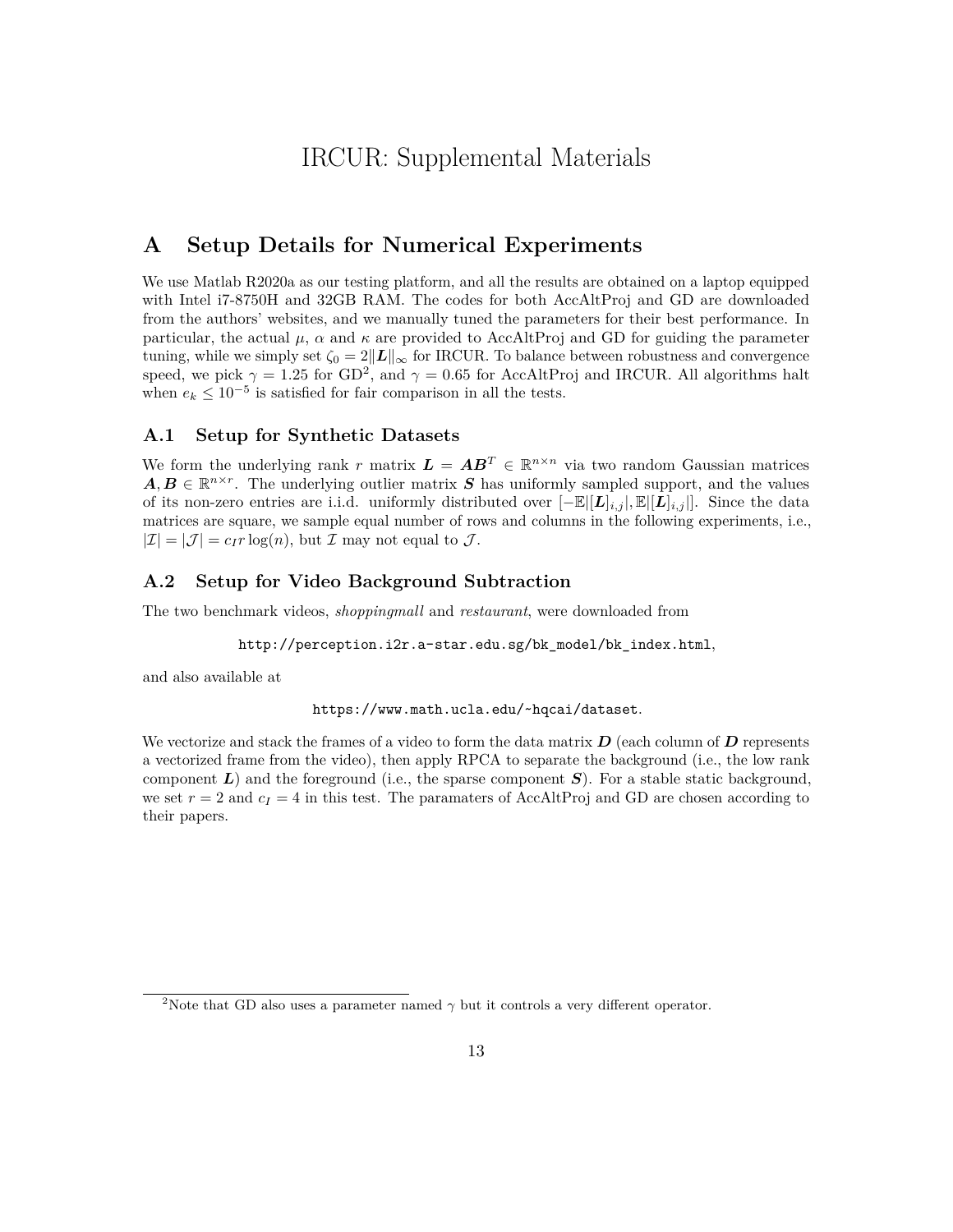## **B More Visual Results for Video Background Subtraction Experiment**

As promised, we present more video background subtraction results for *shoppingmall* and *restaurant* in Figures [4](#page-13-0) and [5,](#page-14-0) respectively.

<span id="page-13-0"></span>

Figure 4: Video background subtraction on *shoppingmall*. Each row is corresponding to a frame. The first column is the original frames. The next two columns are the foreground and background outputted by IRCUR-F. The last two columns are the foreground and background outputted by IRCUR-R.